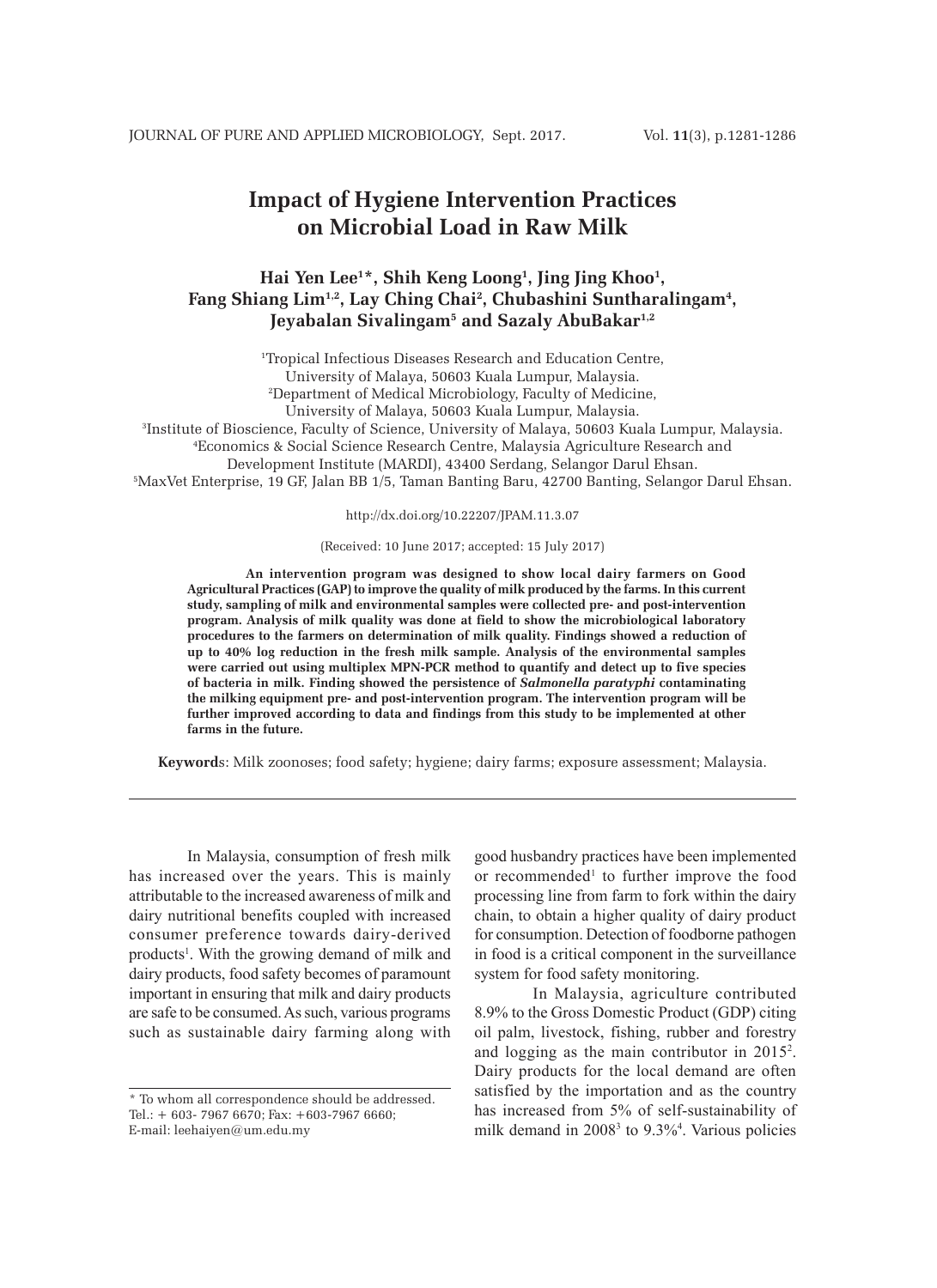(Malaysia Plans and Agricultural and Food), programs (National Dairy Development Program and strategies (Production, trade and integration) were put in place by the Malaysian government to tackle the low local milk production since the early 1970s<sup>5</sup>. These governmental efforts were geared toward increasing local production of milk for self-sufficiency in the country<sup>6</sup>. The Department of Veterinary Services provided a range of services to assist small-medium dairy producers to increase dairy production and enhance marketing of milk<sup>7</sup>. Milk producers sold their milk to Government established Milk Collection Centers based on quality of milk  $(3^{rd}$  and  $4^{th}$ Malaysia Plans)<sup>3</sup> The dairy sector in Malaysia continues to face challenges to meet the demand of growing consumer taste and preference towards milk and dairy products. These challenges include lack of skills and training among small-holder farmers, low breed performance and inadaptability to local environmental conditions, poor dairy farm management and inadequate nutritious feed, and high input and feed costs<sup>1</sup>. Amongst these challenges, poor dairy management deemed to be the most critical component to tackle food safety concerns. With the majority of the farmers involve in managing dairy farms fall into the small-scale holders<sup>8</sup>, tackling the food safety component becomes even more important and necessary as the skills required for efficient milk production and technical knowledge on tropical dairy production are still lacking<sup>9</sup>. At the international level, dairy farming has been competitive and selective breeding of high yielding cows has also led to higher susceptibility to diseases<sup>10</sup>. Issues with farm management by the veterinary services have been reported including issues on disease and production constraints, elaboration and education programs to be part of the integrated services provided by one department. Consequently, the outreach of these services will limited be limited and smallholder farmers -medium dairy producers will be left out. Therefore, the skills required for efficient milk production and technical knowledge on tropical dairy production will be underdeveloped<sup>9</sup>, particular for small dairy producers, which was the target of the dairy initiative in the first place.

To address this concern, a program on adopting sustainable hygiene dairy practices was carried out to raise awareness within the smallscale dairy farming community in Malaysia on tproducing safe and quality milk. This paper attempts to report on the impact of this intervention program in the dairy farming community.

### **MATERIALS AND METHODS**

#### **Selection of Farms**

Dairy farmers were selected to participate in this program through their feedbacks from interviews and their motivation to improve their practices. Based on the acceptability of the farm owners in allowing the research team to visit the farm, one farm were selected for this study. The selected dairy farm was located in the state of Negeri Sembilan, occupying an area of about 0.3 acres surrounded by oil palm plantation. The dairy farm, herein referred to as "Farm X", housed 50 dairy cows of various breeds and these dairy cows were milked twice in a day (once early in the morning and the next, late in the evening). These dairy cows were visually healthy with no sign of malnutrition and were released for grazing in the morning after milking.

### **Design of experiment**

Collection of milk samples were carried out in Day 1 of the farm visit, observing the routine farm practices of the farm owner and their workers. Swab samples from milk collection bucket, and milk collection were collected. In Day 2, farmers were trained on dairy hygiene practices using appropriate sterilizing method in the pre milking (cleaning of milking equipment), during milking and post milking processes (storage and transportation practices). Sampling of the collected milk were carried out on the same time to minimize the variation in practices and time of the day. During each sampling period, farmers were also interviewed using a structured questionnaire. Samples were processed immediately on site with proper aseptic practices through serial dilution of the milk samples with phosphate buffered saline and plated on 3M Petrifilm for *Staphylococcus aureus*, *Enterobacteriae, E. coli* as well as Yeast and Mold. Petrifilm were immediately transported to laboratory for incubation at 37°C for 24 hours and enumerated the following day. Swab samples of the cleaning equipment were collected for lab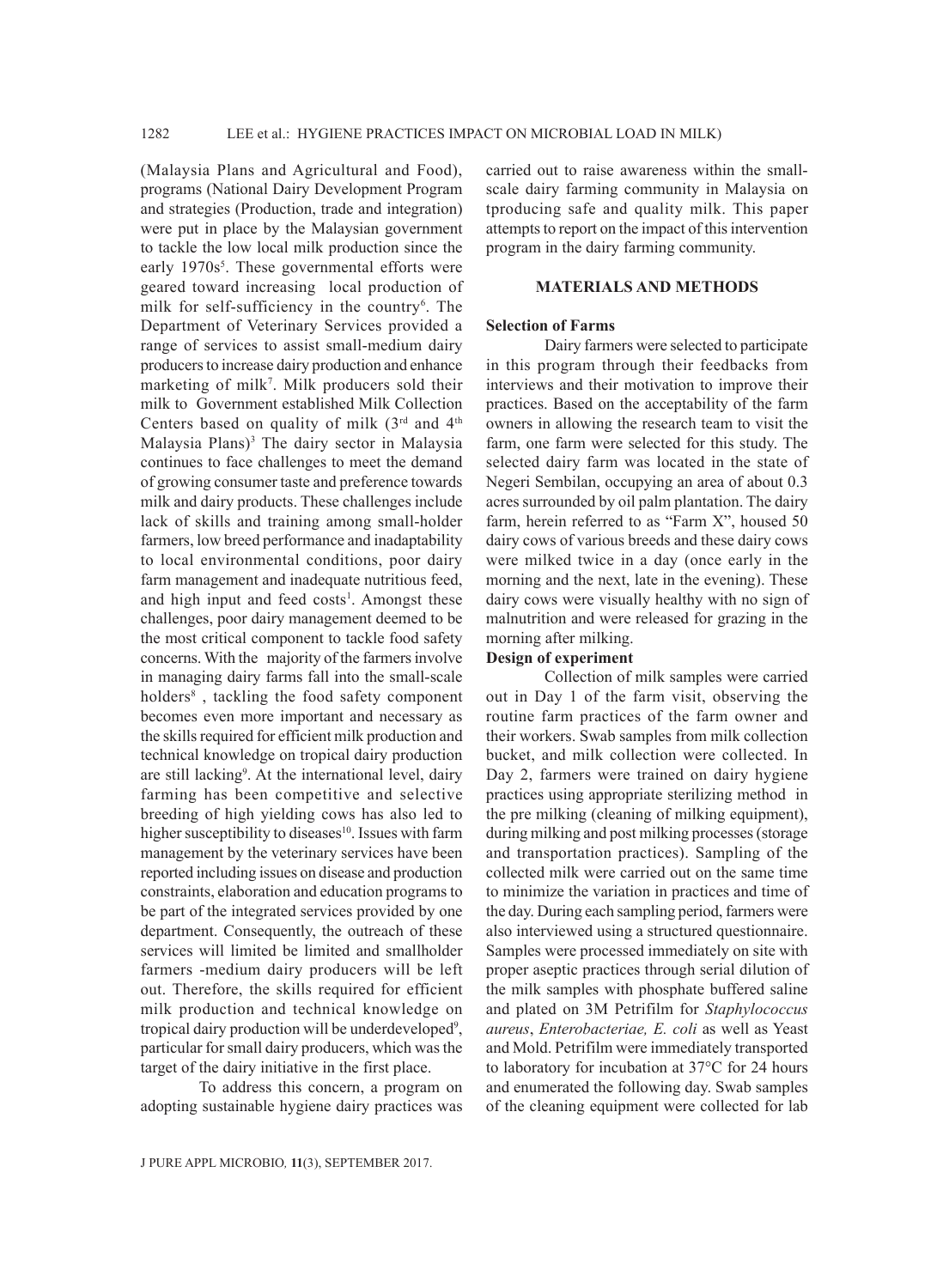analysis. Farmers and workers were allowed to complete the milking process and a final pooled sample of milk was obtained for microbiological analysis. Swabs were immediately transported back to laboratory under chilled condition and stored in -80°C until further analysis using molecular methods for detection and quantification of microbial contamination.

## **Detection and Quantification of Contamination from Environment**

Bacterial strains used in this study was *E.coli* ATCC 25922, ETEC (confirmed environmental strain), *B. cereus* (environmental strain), *Salmonella paratyphi* (environmental strain), and *Vibrio parahaemolyticus* (food isolate) that was confirmed using PCR. Swab samples were taken from surface of milking equipments (clusters, cups and milk churns of pooled milk) pre and post intervention. Approximately 10cm<sup>2</sup> of surface area was swabbed at the farm, and transported back to the laboratory and kept in -80°C until further analyses.

Swab samples were mixed and vortexed in 5ml of PBS buffer, and divided to 3 dilution MPN-tubes containing 1ml each tube. A total of 9-MPN tubes were used for each sample. A simple DNA extraction was conducted using crude cell lysis<sup>11</sup>. Briefly, bacterial cultures were streaked on nutrient agar and purified by selection of single colony in brain heart infusion broth followed by an incubation period at 37°C for 12-16 hours in the shaker. Post incubation, the culture were harvested by transferring 1ml of the culture into microcentrifuge tubes, and centrifuged at 12,000  $\times$ g for 1 min. Supernatant was discarded and the cultures resuspended in 1ml of  $1 \times$  TBE buffer (pH 8.0) and vortexed for 30 seconds. Tubes were subjected to rapid heat ( $100^{\circ}$ C) and freeze (-20 $^{\circ}$ C) treatment for 20 minutes each, and continued with the final centrifugation at 12,000×g for 2 minutes. The supernatant from the extracted cell lysis was used as DNA template for the study. Control cultures were extracted using crude cell lysis and measured for absorbance reading and quantification of DNA using UV-VIS spectrophotometer.

Primers used in this study were previously used in Wang, Cao<sup>12</sup>. The initial nucleic acid amplification protocol for the detection of 13 bacterial species was modified to five species. Five sets of primers targeting ETEC, *Salmonella spp.,* 

*B. cereus, V. parahaemolyticus* and *Escherichia coli* were selected and optimized for multiplex MPN-PCR detection and enumeration. The total concentration of primers, magnesium chloride and annealing temperature was optimized for this study. The optimized PCR profile used was pre-denaturation at 94°C, 15 s, a total of 35 cycles of denaturation at 94°C, 30s; annealing 56°C for 15s; extension of 72°C for 35s, and followed by post-extension 72°C for 2 mins with a final extension 45°C at 2 mins. Reaction mixture of each PCR reaction tube contained 1× GoTaq buffer (PROMEGA, USA), 3mM of MgCl<sub>2</sub>, 0.5mM of dNTP, 300 nm of each primers, 2.5U of Taq Polymerase (PROMEGA, USA) and 2.5ul of crude DNA lysate in a total of 25ul reaction tube. Visualization of the PCR product was carried out using an AATI fragment analyzer (Advanced Analytical AATI, USA) according to the manufacturer's protocol.

# **Analysis of Intervention Improvement using Relative Exposure**

Improvement to the Good Agricultural Practice from Farm X was assessed using the relative risk associated to the analytical results of the samples analyzed from the farms.

In this analysis, baseline exposure was defined as the representative level of toxins produced by the concentration of bacteria (log cfu/ml) in the milk sample, which is the preintervention data. Adapting from<sup>13</sup> from using risk relative estimates in *Campylobacter* in broiler meat as microbiological criterion, this study adapted the relative exposure estimates of *Staphylococcus aureus* enterotoxin in milk based on the concentration data results in the present study. To obtain the estimated level of toxins in the milk samples in relation to the concentration of *S. aureus,* a constant relation between toxin production model and cell numbers developed using milk data by $14$ , the following equation was used:

# $Tox = 0.9300751 \times C - 6.662092$

Where Tox, is the toxin production (log ng/ml) and C is the number of cells (log cfu/ml).

The relative exposure indicate the exposure level of the intervention procedure preand post-intervention to the quality of milk using the toxin level produced by *S. aureus* enterotoxin. The model was described in $15$  and modified to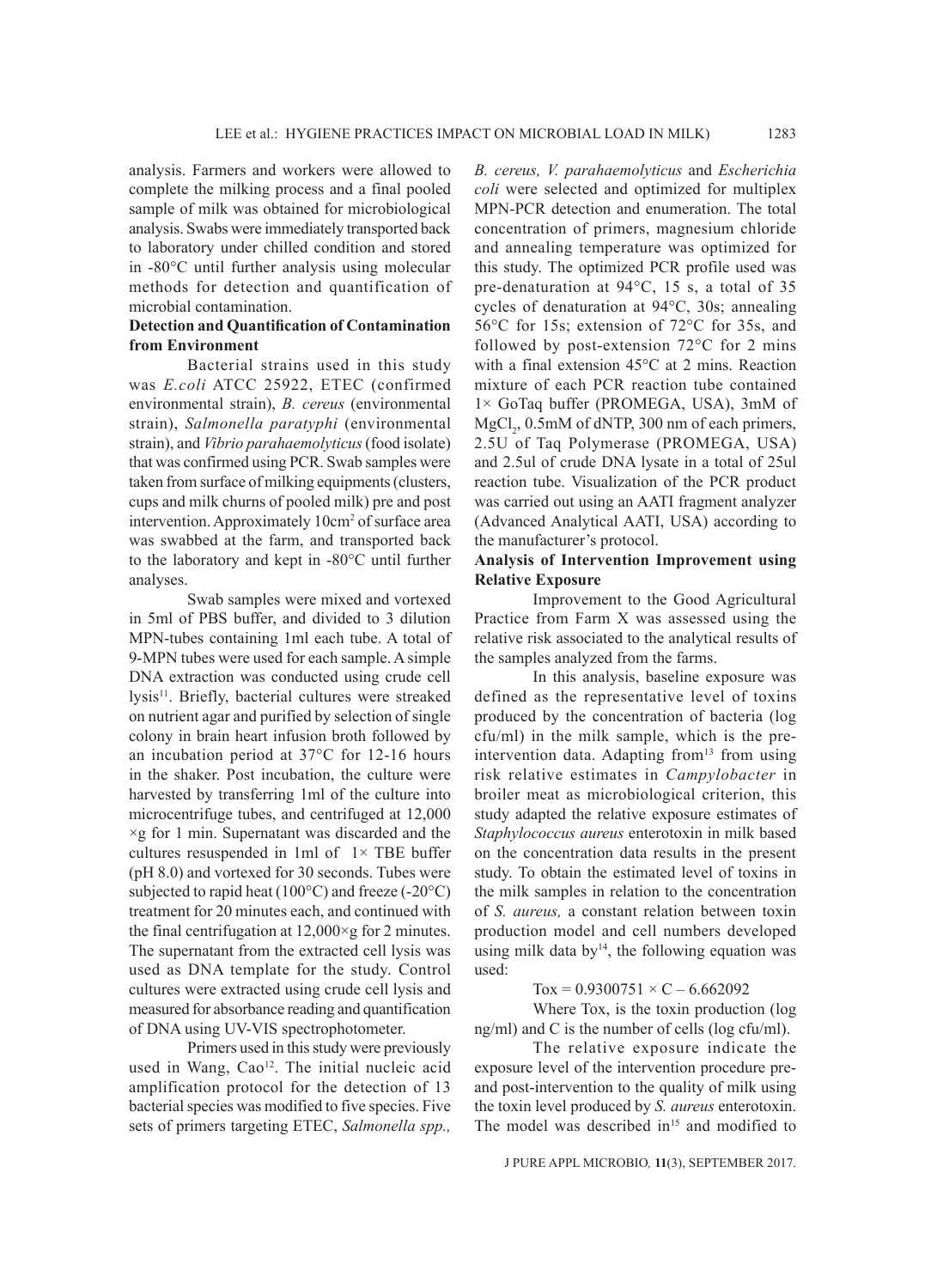assess the toxin level reduction as a result of the intervention.

 $Relative exposure = \frac{post\ intervention\ toxin\ level}{pre\ interaction\ to\ x\ in\ level}$ pre intervention toxin level

#### **RESULTS AND DISCUSSION**

Observation of the farm practice before the implementation of the intervention program occurred at the first day. The medium- size dairy farm have 25 milking cows with the number of workers corresponding to one to five workers at point of visit. The farm milked the cows twice daily, using calves to suckle the cows briefly, followed by the milking process. The farm workers milked the cows using vacuum milking clusters. Equipment was washed and scrubbed prior to milking using tap water without soap or sanitizer, and after milking with disinfectant. The teat and hose were not washed between each milking and milk was collected into one steel churn for the entire farm, and was covered throughout the milking process. The milk collection was then pooled in a refrigerated bulk tank with a temperature monitor of 2-4°C. Sample was collected from this pool of milk as pre-intervention process.

In the intervention program, workers were trained on how to prepare sanitizing solution in hot water (65-70°C) to firstly rinse the interior and exterior parts of all equipment, followed by a second rinse with plain hot water. The udders and teats were also cleaned with sanitizing solution and clean towel, with replacement of the solution once it is dirty. Clean towel was used and workers were advised to wash their hands with sanitizing solution and wipe dry prior to milking the cows. After the milking process, additional disinfectant on the teat such as Alfadin™ was recommended before allowing the cows to go out for grazing. Storage of milk should be at cold temperature, or delivered to vendor within 1 hour post-milking.

The results of the microbiological quality of milk were shown in Table 1. The aerobic plate count did not exceed the limits set by the Department of Veterinary Services, Malaysia for price incentive<sup>16</sup>. Log reduction in *S*. *aureus, Enterobacteriae,* total coliform and mold were observed in the study post-intervention. Referring to ICMSF guideline, Mesophilic Aerobic Microorganisms are generally used as an index of utility, or indicators of general contamination, shelf life or spoilage and are not usually related to a health hazard. Although the product is not meant for international trade purpose, it can be used for verification of hygiene programs. The observed increase in the log percentage post-intervention (17%) showed that there may be other contributing factors, i.e., environment to the contamination during the milking process that was beyond the control of the trainers. Using *Enterobacteriaeae* as indicators of the history of the hygiene of the food production process<sup>17</sup>, the  $4\%$  reduction shows that the hygiene practices per se that were emphasized in this intervention program could not deter contamination of the milk.

**Table 1.** Quantification of microbial analyses using Petrifilm™ of milk s amples collected pre- and post- intervention procedure at Farm X

|                       | Concentration (log cfu/ml)                   |                   |                                        |
|-----------------------|----------------------------------------------|-------------------|----------------------------------------|
|                       | Pre-Intervention<br>Microbiological Analyses | Post-Intervention | Percent log reduction<br>$(\%$ cfu/ml) |
| Staphylococcus aureus | 5.51                                         | 3.19              | $-42.1$                                |
| Escherichia coli      | 2.48                                         | 2.86              | $+15.3$                                |
| Total coliform count  | 4.70                                         | 4.54              | $-3.4$                                 |
| Enterobactericaea     | 4.74                                         | 4.55              | $-4.0$                                 |
| Aerobic count         | 5.18                                         | 6.10              | $+17.8$                                |
| Mold                  | 4.34                                         | 1.21              | $-72.1$                                |
| Yeast                 | ND.                                          | ND                | $\overline{\phantom{0}}$               |

ND- Not detected

#### J PURE APPL MICROBIO*,* **11**(3), SEPTEMBER 2017.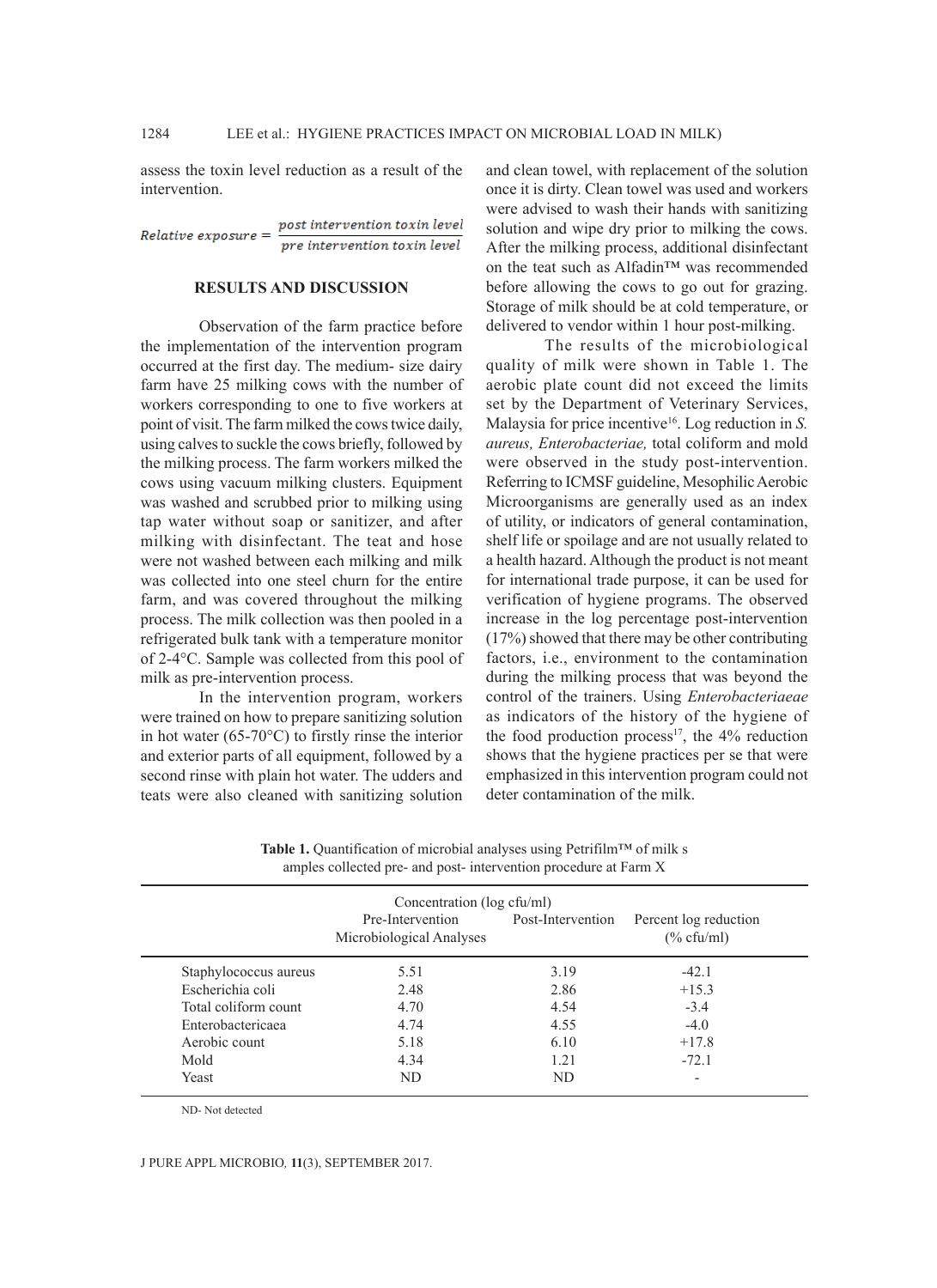In order to identify the source of contamination, quantification of the swab samples collected from the milking equipment were tested semi-quantitatively using MPN-PCR. The detection limit for each targeted pathogen for this multiplex assay was 88.5 ng/µl of DNA template from *Salmonella spp.,* 56 ng/µl for *V. parahaemolyticus,* and 0.24 ng/µl of template for *B. cereus, E.coli ETEC* and *E. coli.* Swab samples collected from the equipments, milk and clusters showed absence of ETEC, *Bacillus cereus* and *V. parahaemolyticus*. However, two swab samples were shown positive for *Salmonella spp.*, located at the cluster of the milking equipment pre and post-intervention showing low level contamination of less than 100 cfu/ml (8 and 23 MPN/ml respectively). This finding also suggests the same as what was reported earlier, that the hygiene practices per se that were emphasized in this intervention program could not deter contamination of the milk . The persistence of *S. paratyphi* in the clusters after the intervention process, i.e., using sanitizing solution and hot water at the interior and exterior and rinsing again with hot water may imply a possibility of biofilm adherence to the interior part of the equipment where the milk flows. Therefore, future training component related to hygiene practices should include extending the soaking and rinsing period particularly for the interior part of the clustersto tackle the contamination matter.

From the aspect of food safety, *S. aureus*  log reduction at 40% was then used for further characterization of the intervention program for the relative exposure based on the toxin levels that may occur in the milk sample. Simple analysis showed that the hygiene practices emphasized in the training were able to reduce the exposure of the toxin levels in milk samples up to 2.4× compared to the pre-intervention samples. During the study, all collected milk were pooled and stored in a refrigerated tank with a temperature monitor between 2 to 8°C at all times. Since predictive studies of *S. aureus* has shown that low temperature has a strong inhibitory effect on growth rate<sup>18</sup>, the increase and growth of nonpathogenic and pathogenic bacteria as well as toxin production from *S.aureus* was assumed to be negligible during storage.

### **CONCLUSION**

The effectiveness of the intervention program focusing on hygiene dairy practices coupled with science-based evidence can be considered good. This is demonstrated on the low contamination of milk detected in the microbiological analyses, which can be overcome by increasing the soaking and rinsing period of the cluster on the milking equipment pre and post intervention. Meanwhile, the intervention program was effective on reducing risk factors concerning the growth of nonpathogenic and pathogenic bacteria. The findings of this study demonstrate that dairy hygiene practices should be stressed upon in training programs for dairy farmers in order to tackle food safety concerns while increasing local milk production. Additionally, similar to other training programs, future dairy hygiene training programs must take into consideration of enhancing the training scope of the program so as to increase the efficacy and effectiveness of it, i.e., imparting science based evidence and solution.

### **REFERENCES**

- 1. Lin, R.M.S. and C. Suntharalingam, Dairy Sector in Malaysia: A Review of Policies and Programs. Food & Fertilizer Technology Center Agricultural Policy Platform, 2015.
- 2. Malaysia, D.o.S. Production of agriculture sector increase in 2015. 2015 30 December 2016 6 June 2017]; Available from: https:// www.dosm.gov.my/v1/index.php?r=column/ cthemeByCat&cat=72&bul\_id=T2Z3NkhLSF k2VjZ5dkdUL1JQUGs4dz09&menu\_id=Z0V TZGU1UHBUT1VJMFlpaXRRR0xpdz09.
- 3. Boniface, B., *et al*., Building producer loyalty in Malaysia's fresh milk supply chain. *Australasian Agribusiness Review,* 2010; **18**(5): p. 1-19.
- 4. DVS, Annual Report. Malaysia: Department of Veterinary Services (DVS). 2013.
- 5. Suntharalingam, C. and M.F. Ahmad. Strategies addressing food security concerns within the Malaysian dairy industry. in 6th Pan Commonwealth Veterinary Conference. 2015. Kuala Lumpur, Malaysia: Commonwealth Veterinary Association and Veterinary Association Malaysia.
- 6. Mohd Karim, Z., *et al*., Determinants for Sustainability in the Dairy Industry in Malaysia,

J PURE APPL MICROBIO*,* **11**(3), SEPTEMBER 2017.